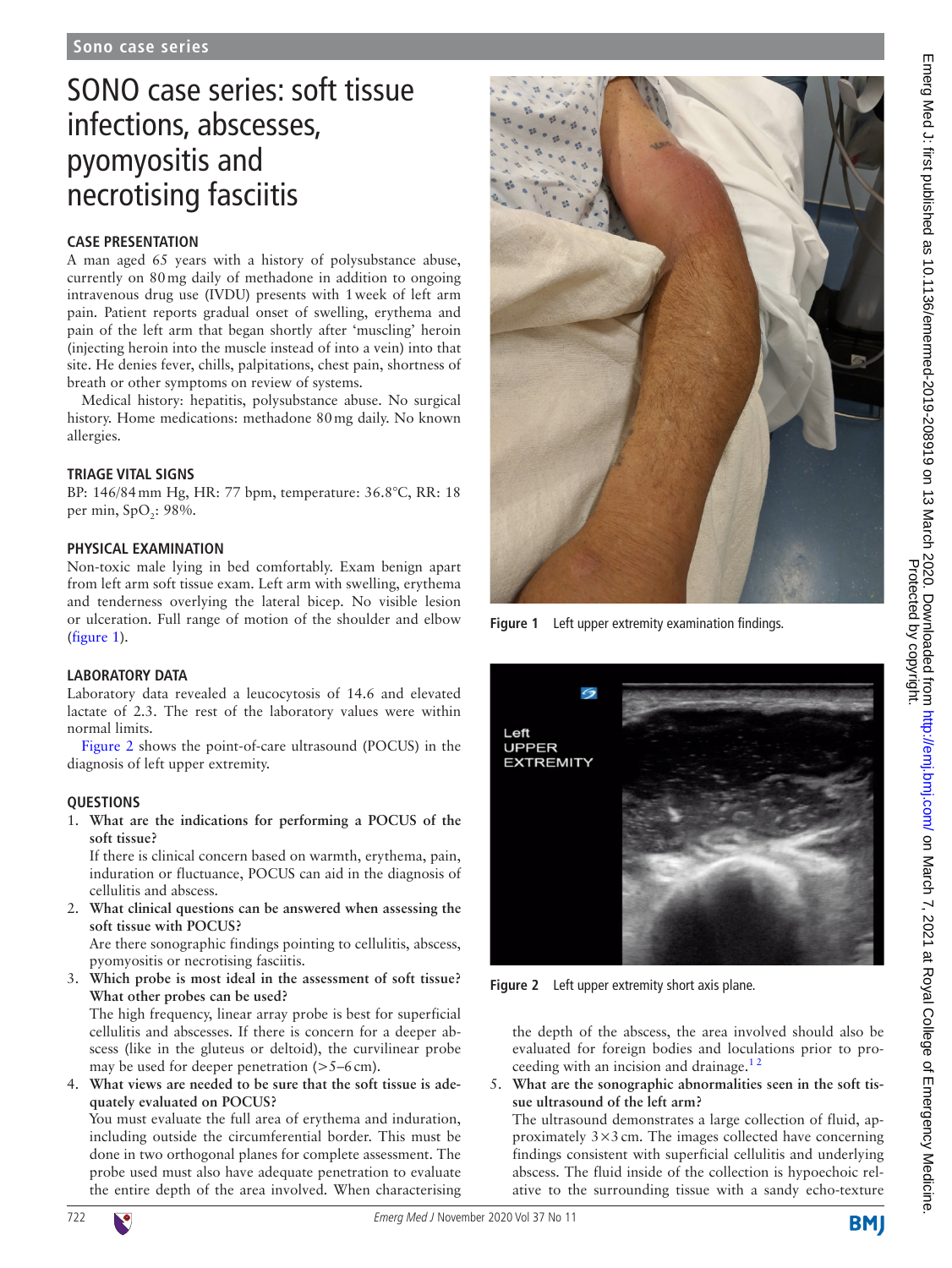typical for pus. It is also notable that the collection is well circumscribed and walled off. The final notable aspect of the ultrasound is the depth of the fluid collection, which extends deep into the fascial layer, into the muscle and appears to neighbour the humerus [\(figure](#page-1-0) 3).

6. **What is the differential diagnosis and how can you make the diagnosis with bedside ultrasound?**

Based on the image provided, the differential diagnosis includes cellulitis, abscess, pyomyositis and necrotising fasciitis. On ultrasound, simple cellulitis is represented by 'cobblestoning' or oedema of the superficial, subcutaneous tissue alone. An abscess, meanwhile, appears as a well-circumscribed, walled-off collection of hypoechoic or anechoic fluid.

What is most concerning about this image, however, is the depth of the fluid collection. In this patient, the fluid extends below the fascial layer and into the muscle, it also appears to neighbour the humerus. The extension into the muscle and neighbouring bone is highly suspicious for pyomyositis. The reason this is important is when an abscess extends deep into the fascia, the drainage is outside the scope of an ED physician and requires surgical consultation due to the potential for spread and complicated procedure.

Finally, if there is concern for necrotising fasciitis, evaluate along the fascia for signs of gas or fluid. Depending on the type of necrotising fasciitis, the bacteria may be gas-forming or not. Necrotising fasciitis is characterised by fluid or gas tracking along the fascial planes, whereas pyomyositis is a focal fluid collection that is characterised by extension beyond the subcutaneous layer. Necrotising fasciitis is also characterised by its rapid progression and mandatory extensive surgical debridement for source control. Pyomyositis is not usually rapidly progressive and its treatment is simple incision and drainage.

#### 7. **What are some tips when evaluating soft tissue with PO-CUS?**

The sonographic equivalent of fluctuance is 'pus-stalsis', which is created by palpating with the probe with alternating pressure to evaluate for swirling of pus inside the collection. Given the pus can appear hypoechoic or hyperechoic, creating 'pus-stalsis' is helpful for identifying the abscess from the surrounding hyperechoic structures. Remember to always evaluate the depth of the infection and evaluate for signs of deeper gas along planes of fascia. The appropriate depth varies based on the area of body, but we recommend always being able to visualise the adjacent layers of fascia and muscle. Finally, when performing the ultrasound of the area



<span id="page-1-0"></span>**Figure 3** Figure 2 relabelled with tissue layers. William Shyy<http://orcid.org/0000-0002-2172-9349>

neighbouring the abscess, evaluate for foreign bodies and vascular structures.<sup>3-5</sup>

- 8. **What are some pitfalls of performing POCUS of soft tissue?** Small, circular structures like fingers and toes are difficult to fully image because it is hard to maintain appropriate contact for an ultrasound. This can be addressed by using a step-off (small bag of saline or glove filled with water), water bath or copious amounts of gel. Another common mistake is failing to notice that the abscess is deeper than the fascia or that there is evidence of gas along the fascia concerning for a deep space infection that should not be drained by ED providers. If you see evidence of gas along the fascia, get an X-ray or CT and consider surgical consultation. It is important to remember that necrotising fasciitis can have gas (type III from *Clostridium*) or no gas (type II from methicillin-resistant *Staphylococcus aureus* or group A streptococci). The diagnosis of necrotising fasciitis is confirmed in the operating room (OR) when the surgeon visualises and feels fluid tracking on the fascial planes.
- 9. **What is the utility of POCUS when assessing the soft tissue?** Based on a recent meta-analysis, ultrasound had a sensitivity of 96.2% and specificity of 82.9% for skin and soft tissue infections.<sup>[6](#page-2-2)</sup> Ultrasound can be used to mark the outer edges and depth of an abscess before performing an incision and drainage. It should also be used to identify and avoid neighbouring vascular structures before cutting into an abscess. Remember that a CT scan can help demonstrate collections of fluid, abscesses and signs of necrotising fasciitis, but it involves both contrast and a radiation exposure. It is also

notable that while an ultrasound, X-ray or CT can help with identifying necrotising fasciitis, ultimately it is clinical diagnosis that requires surgical evaluation regardless of imaging.

# **Conclusion**

CT left upper extremity:  $5.1 \times 4.1 \times 8$  cm abscess with overlying cellulitis. Abscess extends down to humerus.

Given the depth of the abscess and possible presence of necrotising fasciitis, general surgery was consulted in coordination with obtaining a CT scan of the left upper extremity. Ultimately, the patient had a bedside incision and drainage along with washout performed by surgery and >30mL of purulent material was drained. They did not find evidence of necrotising fasciitis on drainage, which was consistent with both the bedside ultrasound and CT scan. He was subsequently admitted to the hospital and received intravenous antibiotics.

## **Joseph Roland Brown ,1 William Shyy <sup>2</sup>**

1 Emergency, UCSF, San Francisco, California, USA <sup>2</sup> Emergency Medicine, UCSF, Pacifica, California, USA

**Correspondence to** Dr Joseph Roland Brown, Emergency, UCSF, San Francisco, CA 94143, USA; josephbrown152@gmail.com

**Contributors** JRB and WS contributed equally to this paper.

**Funding** The authors have not declared a specific grant for this research from any funding agency in the public, commercial or not-for-profit sectors.

**Competing interests** None declared.

**Patient consent for publication** Obtained.

**Provenance and peer review** Not commissioned; internally peer reviewed. © Author(s) (or their employer(s)) 2020. No commercial re-use. See rights and permissions. Published by BMJ.

Emerg Med J 2020;37:722–724.doi:10.1136/emermed-2019-208919

#### **ORCID iDs**

Joseph Roland Brown<http://orcid.org/0000-0003-4766-1669>